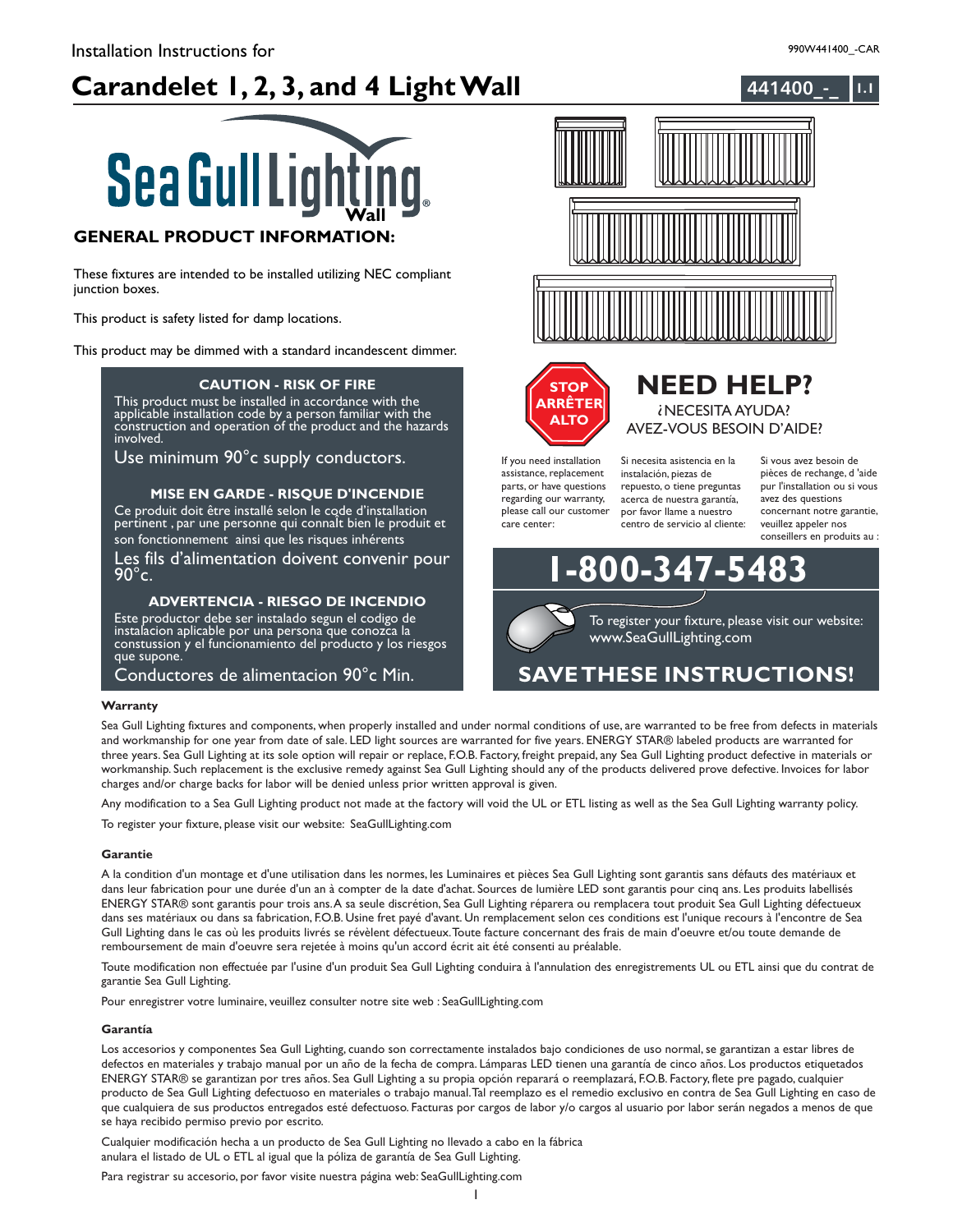### **Install the Fixture**



- **For 3 and 4 light fixtures:** Secure the mounting plate to the wall using the anchors and anchor screws provided. **1**
- Secure the mounting plate to the junction box with two mounting plate screws. **2**
- Connect the fixture to a suitable ground in accordance to local electrical codes. **3**
- Connect the white fixture wire to the neutral power line wire with a wire nut. **4**
- Connect the black fixture wire to the hot power line wire with a wire nut. **5**
- Mount the fixture base onto the mounting plate studs and secure it in place by installing the cap nuts. **6**
- Screw the lamp(s) into the socket(s). **7**
- Install the crystals to the fixture by hanging them as shown on the drawing. **8**
- Install the decorative cover by placing it onto the fixture. **9**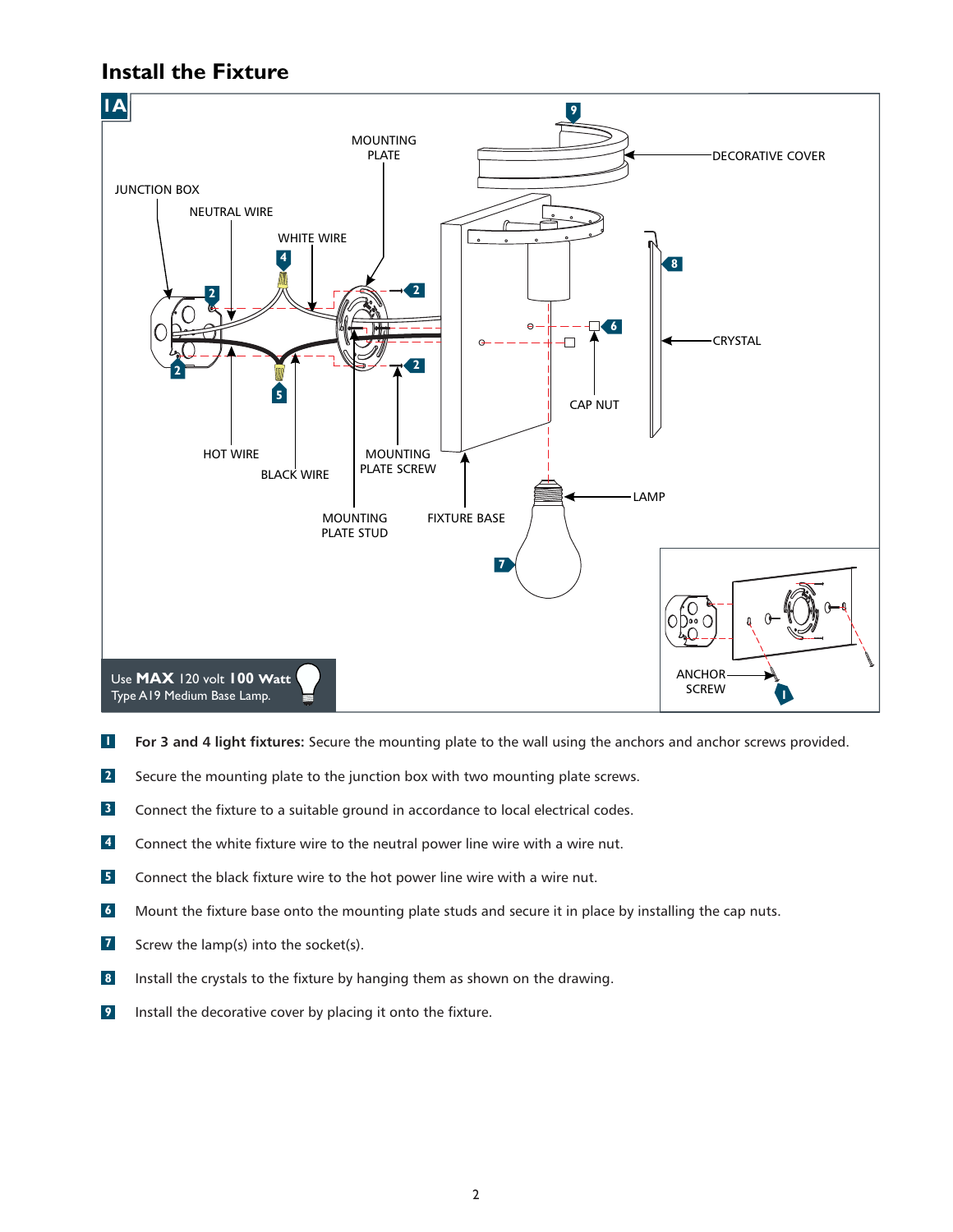### **Installer le Luminaire**



- **Pour luminaires de 3 et 4 lumieres:** Fixez la plaque de montage au mur à l'aide des ancres et vis de ancres fournis. **1**
- Fixez la plaque de montage à la boîte électrique avec deux vis de montage. **2**
- Connectez l'appareil à un terrain approprié conformément aux codes électriques locaux. **3**
- Connectez le fil blanc au fil de ligne à neutre avec un écrou de fil. **4**
- Connectez le fil noir au fil ligne électrique chaud avec un serre-fils. **5**
- Montez la base de luminaire sur les goujons de montage et le fixer en place en installant les écrous capuchon. **6**
- Visser l'ampoue (s) dans la/les douilles (s). **7**
- Installez les cristaux à le luminaire en les accrochant comme indiqué sur le dessin. **8**
- Installez le couvercle décorative en le plaçant sur le luminaire. **9**